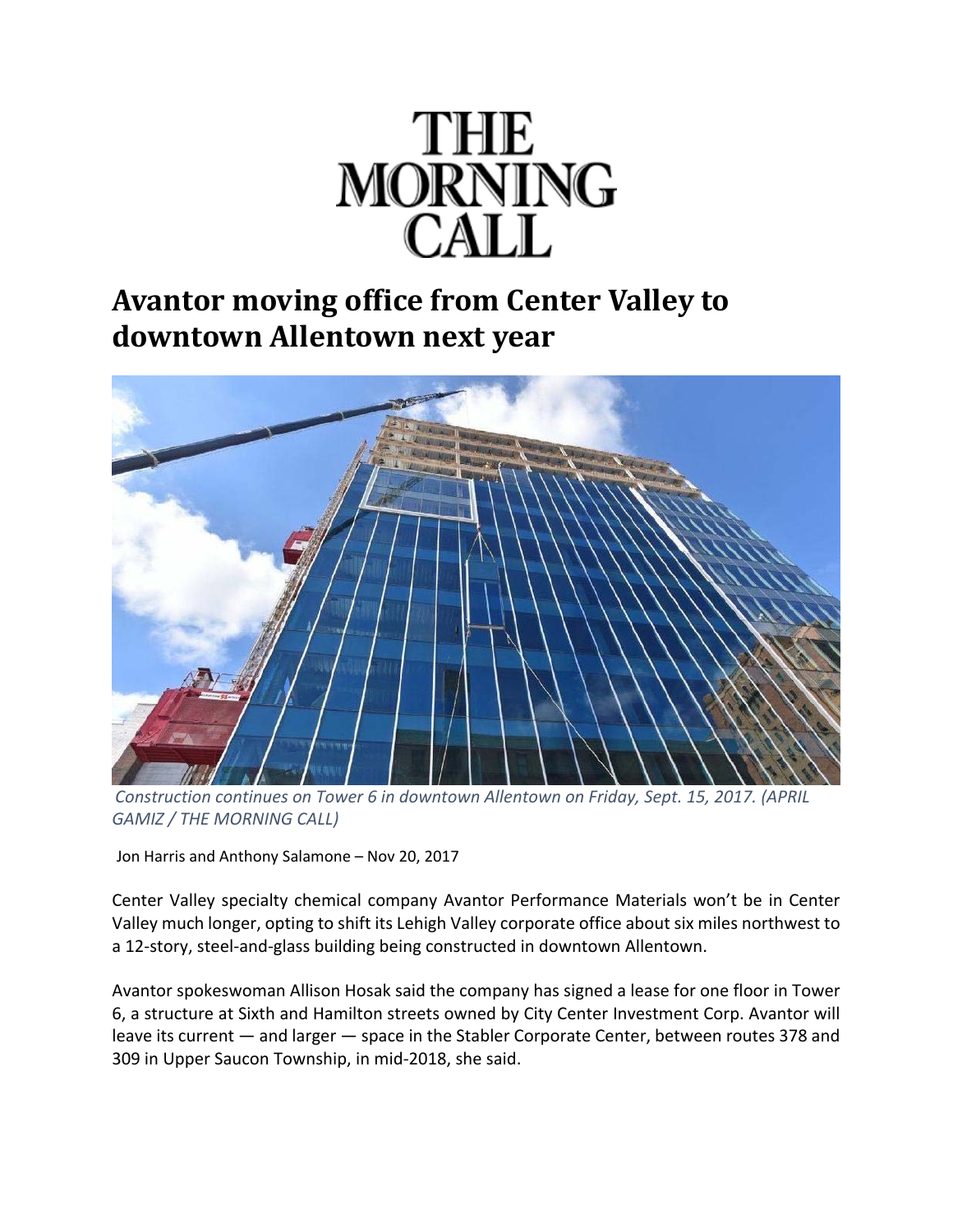"The move to Tower 6 is an exciting step for Avantor," CEO Michael Stubblefield said in a statement. "We look forward to contributing to the transformation of downtown Allentown, while continuing our commitment to the Lehigh Valley community.

"It's a smart move for our business that we are confident will create new opportunities as we develop a dynamic, contemporary workspace in the heart of this growing commercial and cultural area."

Avantor shared the news Monday with its employees, though it remains unclear how many of them will actually end up working in Allentown due to the company's ongoing integration with a Delaware County laboratory supplies company.

For downtown Allentown, however, Avantor is just the latest Lehigh Valley company to pack its bags and leave the suburbs for the city. While that's a trend across the country, the movement has accelerated in the Lehigh Valley because of the city's Neighborhood Improvement Zone, which offers tax incentives to developers who can, in turn, offer cheaper rents — a common point of criticism from suburban landlords.

With the addition of Avantor, Tower  $6 - in$  the NIZ  $-$  is now fully leased, minus an unspecified number of retail spaces on the first floor.

"The recent commitments of leading companies like Avantor, Bank of America and Talen to Tower 6 in downtown Allentown validate what has happened here over the last few years," City Center President and CEO J.B. Reilly said in a statement. "Downtown Allentown has become a regional center of excellence for Lehigh Valley companies in science and technology, financial services, energy production and more."

The addition of Avantor to Tower 6, however, will leave a vacancy in another part of the Lehigh Valley.

Avantor occupies about 27,000 square feet of the three‐story, 87,517‐square‐foot Saucon Valley Plaza at 3477 Corporate Parkway, said Peter Gebert, president and CEO of building owner Franklin Realty Development Co.

Meanwhile, one floor of Tower 6 is about 12,000 square feet. Hosak confirmed the new office will be smaller, though she noted the company has plenty of unused space in its Center Valley office and plans to use its new Allentown location more "efficiently and dynamically."

While Gebert said it was unfortunate to lose a good tenant, he said it likely won't be the last time the NIZ — which he characterized as "very inequitable" and "grossly unfair" — lures a suburban office tenant downtown. Proponents, meanwhile, maintain the zone has injected life into what was a dying city, arguing a strong Allentown is good for the entire Lehigh Valley.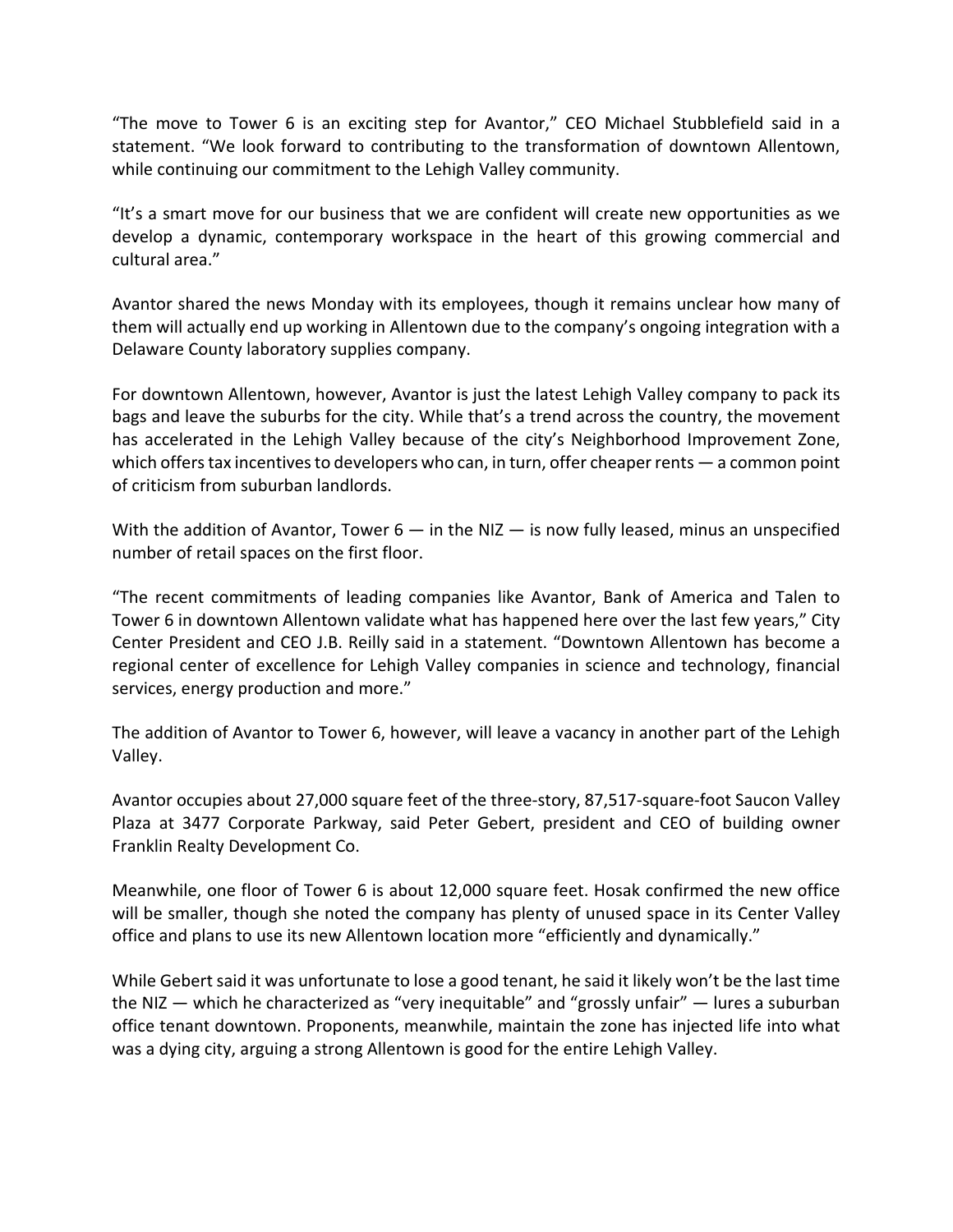"It's one thing if you're bringing jobs in from New Jersey or jobs in from New York, but to take a job from down the street, it puts good people at a big disadvantage," Gebert said. "All you're doing is you're playing musical chairs."

As it happens, Avantor, which traces its roots to New Jersey when it was known as J.T. Baker and based outside Phillipsburg, was lured to Lehigh County from New Jersey in 2011, a relocation aided by nearly \$4 million in state grants, tax credits and job training.

That year, the company  $-$  one of Saucon Valley Plaza's first tenants  $-$  moved about 180 employees to Center Valley, expecting to boost employment to 200 by the end of 2014. But Avantor failed to fully meet that employment goal and had to return a portion of the public money, according to letters in late 2014 from the state Department of Community & Economic Development.

NIZ criticisms aside, Avantor's move to the city is in sync with national trends among many companies, said John Boyd Jr., a corporate site selection expert.

"This will help the new company, in a sense, kind of rebrand itself as a place where your workers want to live and work," said Boyd, who owns The Boyd Co. of Princeton, N.J. "The idea of a downtown environment is clearly a dominant trend in commercial real estate."

It remains unclear, however, how many Avantor employees will work in Allentown.

Hosak was unable to provide a headcount of Avantor's Tower 6 workforce, because Avantor is working through an integration process with VWR, the laboratory supplies firm it is in the midst of buying. "Decisions regarding talent and the future location of various roles and capabilities are ongoing," she said.

Boyd estimated that, at current rates of 125 square feet per worker, Avantor would likely bring about 100 workers to Tower 6, based on its plan to lease one story, or about 12,000 square feet.

The deal to acquire VWR  $-$  a deal announced in May with an enterprise value (market capitalization plus debt) of about \$6.4 billion  $-$  is expected to close by year's end. VWR is based in Radnor, more than 50 miles away from downtown Allentown.

Hosak said the move to Tower 6 has no impact on VWR's site in Radnor. In fact, Stubblefield, the company's CEO, will have offices in the Radnor and Allentown locations, she noted.

"In terms of the future headquarters, like many other large global businesses, our new company will have multiple offices and operating locations," Hosak said about where the combined firm will be based.

Avantor, purchased in 2010 by New York investment firm New Mountain Capital, has 1,900 employees worldwide, which includes, as of May, between 130 and 140 workers at a